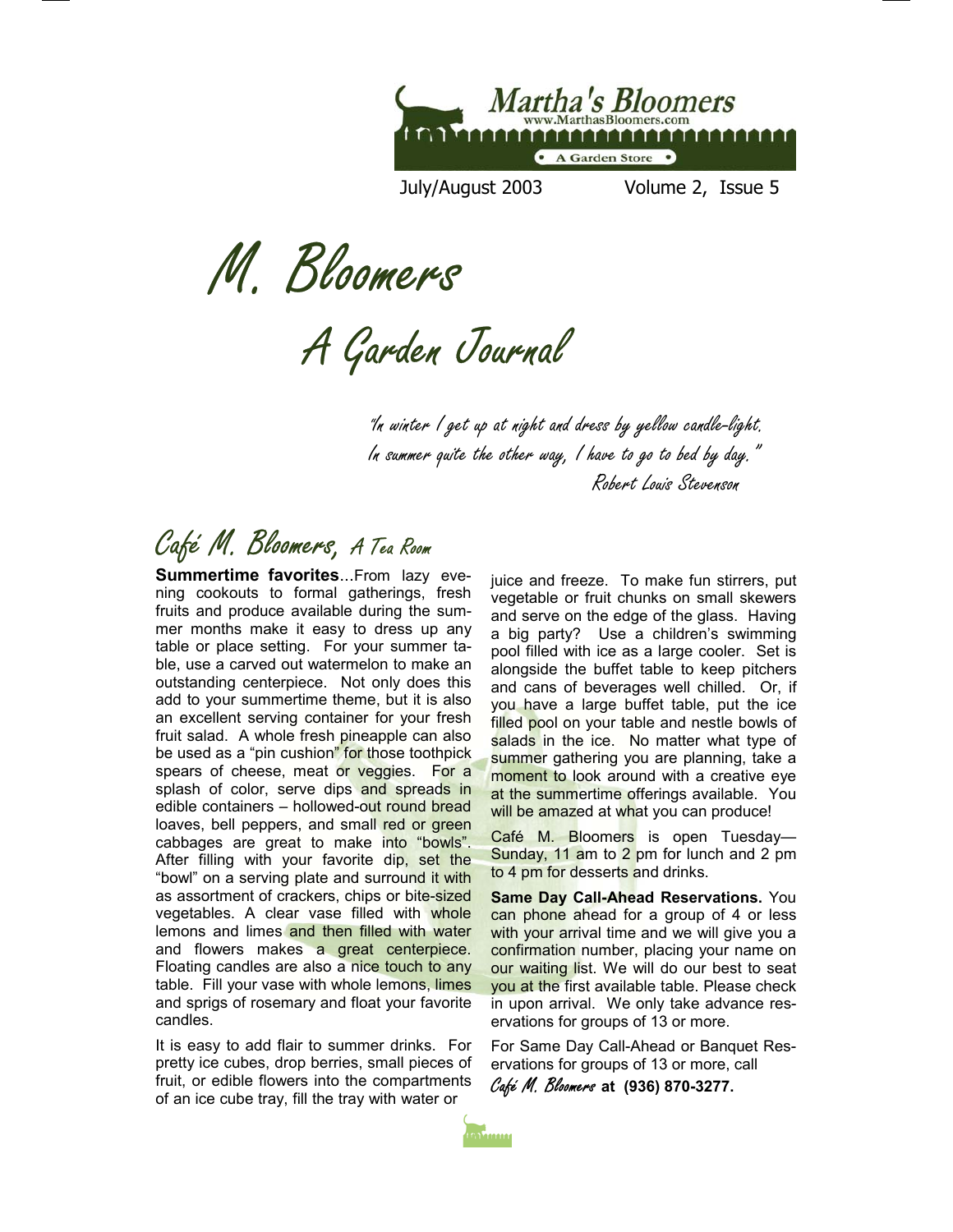### Decorating Tips….Tricia Barksdale, Petals 'n Bloomers

### **Road-side Attraction Becomes Ta-**

**bletop Décor...**We will soon be able to view our beloved Bluebonnet up close rather than from the roadside. Wayne Mackay, an environmental horticulturist at Texas A&M-Dallas, has worked with this wildflower for twelve years. His research has now paid off, and the Bluebonnet has been developed into a cut flower with a long vase life. To say that there is a niche for this unique flower is an understatement. Texans' pride in their state flower is known around the country. And since there are very few natural blue flowers, this Lupine is even more unusual. Wayne has worked with a West Texas family farm in growing bluebonnets for the floral trade. His

white and blue variety is already in production, and his latest endeavor is a pink one. Desirable qualities such as longer stem length, fragrance, and a vase-life of two weeks are sure to make this Lone Star attraction a national phenomenon. However, they are only available January through early May. Petals 'n Bloomers will be first in line January 2004!

**July 4th...**decorate this holiday event with flags and flowers!

> Send a Smile Any Day! Petals 'n Bloomers Florist **936 825-8577**

## Something's Cooking...at Martha's Bloomers!

You know about the beautiful plants, home and garden décor, floral design shop and tea room at Martha's Bloomers—but now you can join us at our new cooking classes! The first class—*Italian Food for Family and Friends—Fast and Fabulous! w*as taught June 12 by Molly Fowler, well-known Houston culinary instructor. Molly makes the circuit through twelve Texas cities for *Central Market, The Cooking Depot, Sur la Table*, and other "foodie hotspots" from San Antonio to Austin and from Plano to Houston. Molly's passion for good wine, robust flavors, and zestful entertaining inspired the first-ever cooking class at Martha's Bloomers.

The first two and one-half hour class, delivered demonstration-style, provided a tasting of each dish and a complimentary recipe packet. The evening began with a delicious appetizer, Bruschetta with Herbed Goat cheese and Sun-Dried Tomato Tapenade. Next, Molly's Sensational Caesar Salad received rave reviews, as promised! Her entrée of Chicken with Prosciutto, Artichokes, and Capers in Linguini was fast and delectable. A

side dish of oven-roasted asparagus made a delightful plate! The dessert, Tiramisu Angel Torte was assembled from angel food cake with a tiramisu filling and frosting—a delicious and "do-able" treat!

Is your mouth watering? Are you sorry you missed the fun? Well, take heart! You have another opportunity to attend a class soon! Mark your calendars and reserve your place now for "Cool off the Kitchen—Recipes with Minimal Cooking!", Thursday, July 10, at 6:30 pm. This summertime special will feature two main dish salads, a chilled soup, and a cool, refreshing lemon mousse for dessert. Suddenly, the summer heat is much more bearable! On Thursday, August 21, 6:30 pm, please join us for "Sizzling Southwestern"...Sangria, Green Chile Queso, "Killer" Fajitas, Black Bean Salad with Cumin Vinaigrette, and Strawberries Mexicano!

Limited seating of 40 persons. \$40 per person. Reservations confirmed by credit card are required. Call Café M. Bloomers at (936) 870-3277.

### $\frac{1}{2}$

SP.

# Plant of the Month... Gay Houston, Staff

### **Mexican firebush** *Hamelia patens*

Get ready for the migrating hummingbirds in the Fall! This great shrubby plant will grow rapidly in the summer and be ready for both the resident and traveling hummers. It is sometimes called a hummingbird bush and is available in many sizes for planting. In

our area it will usually die back in the winter and re-sprout from the ground in the spring. Growing two to three feet tall, it will have coral-red flowers as well as red foliage. Mexican firebush loves full sun, and the colors will grow brighter in the fall. **SP** 

The love of flowers is really the best teacher of how to grow and understand them...Max Schling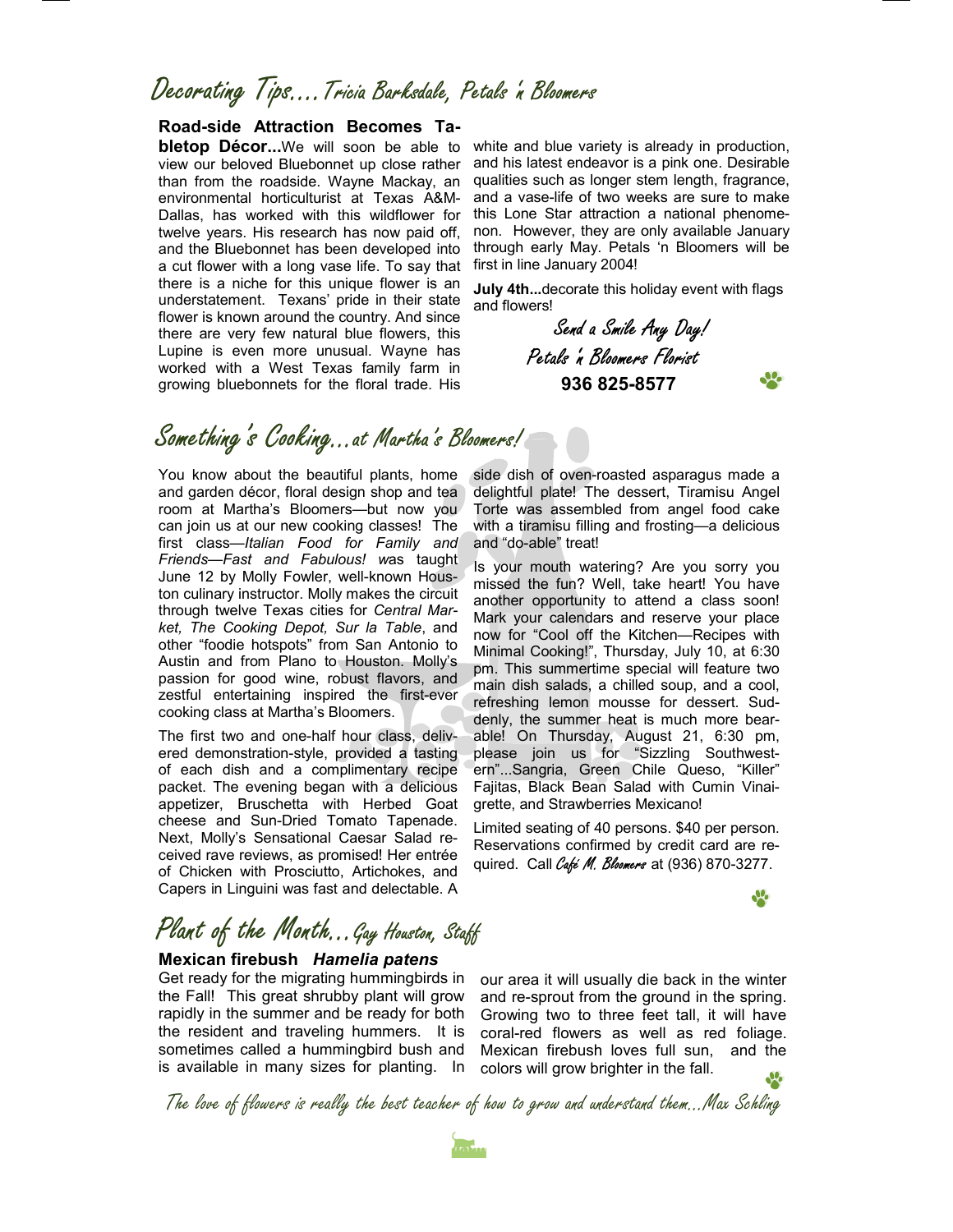## Irrigation...David Smith, Landscaping, L.I. 5730

**Irrigating During Summer's Stress:**  With temperatures in the 90's, it only takes a few days without rain to recognize the value of irrigation. This spring was unusually dry and the summer forecast is for more of the same. Thus, our subsoil that has stored our winter rains is quickly depleting. This has a detrimental impact on our landscapes, even affecting wellestablished trees, shrubs and lawns. Even the most drought tolerant plants have their limits, and irrigation becomes essential for survival.

Avoid battling extreme plant stress with extreme watering. Over-watering trees and other landscape plants forces oxygen out of the soil, thus drowning the plant. Interestingly, the general appearance of over-watered and drought-stressed plants looks much the same, especially for new plants. For example, the stems and leaves

yellow and the edges of the leaves turn brown. The surest way to determine if you are watering correctly is to take the "worm's eye view" into what lies beneath.

In lawns and shrub beds, the soil should be moist and cool to the touch to a depth of 4 to 6 inches which encompasses the major root zone. In heavy clay subsoil, water infiltrates very slowly. With trees, be careful not to over-water the area directly at the root ball. This area will tend to hold water and deprive the tree of much needed oxygen and nutrients. Many trees under these conditions will yellow, drop leaves and eventually die. Rather, water the area under and around the drip line of the tree. This will encourage roots to expand beyond the tree trunk, resulting in a more healthy and resilient tree.

This summer think "moderation" when watering. Your plants will thank you for it!

### Landscaping... Candace Wingo, Landscape Designer

**Summer is here!** Enjoying the garden landscape in the summer is easier if you've planned ahead and prepared your beds properly. Proper bed preparation of organically enriched soil is the foundation for a successful and thriving landscape, which saves you time and money down the road. It is best to build raised beds so the excess water can drain quickly. And adding mulch after planting helps keep the soil cool, the weeds down, and the moisture in.

Working with our weather of drought or too much rain makes planning a little tricky. If you have areas in your landscape that hold

water after a rain, this would be the perfect place for plants that can take wet feet i.e., Louisiana Iris, Mexican Petunia, Umbrella Plant, Elephant Ears, Southern Wood Fern, Wax Myrtles, Weeping Willows, etc. So, when we do get several days of rain, these plants will do just fine in the areas that just won't drain quickly.

With our hot summers we have concerns during our drought times. Newly planted plants need to be kept evenly moist until they have established their root system. Once established, the following list of plants require minimal watering.

| <b>TREES</b>           | <b>SHRUBS</b>    | PERENNIALS ANNUALS   |                              |
|------------------------|------------------|----------------------|------------------------------|
| Crape Myrtle           | Abelia           | Artemesias           | Celosia                      |
| <b>Golden Raintree</b> | Eleagnus         | Butterfly weed       | Gomphrena                    |
| Green Ash              | Indian Hawthorne | Coreopsis            | Periwinkle                   |
| Cedar                  | <b>Buddleia</b>  | Holly Fern           | Purslane                     |
| l Mexican Redbud       | Nandina          | Lantana              | Zinnia                       |
| l Oak                  | Spirea           | Liriope              | <b>Purple Fountain Grass</b> |
| Vitex                  | Yaupon           | <b>Red Hot Poker</b> | Verbena                      |

Flowers in a city are like lipstick on a woman — it just makes you look better to have a little color...Lady Bird Johnson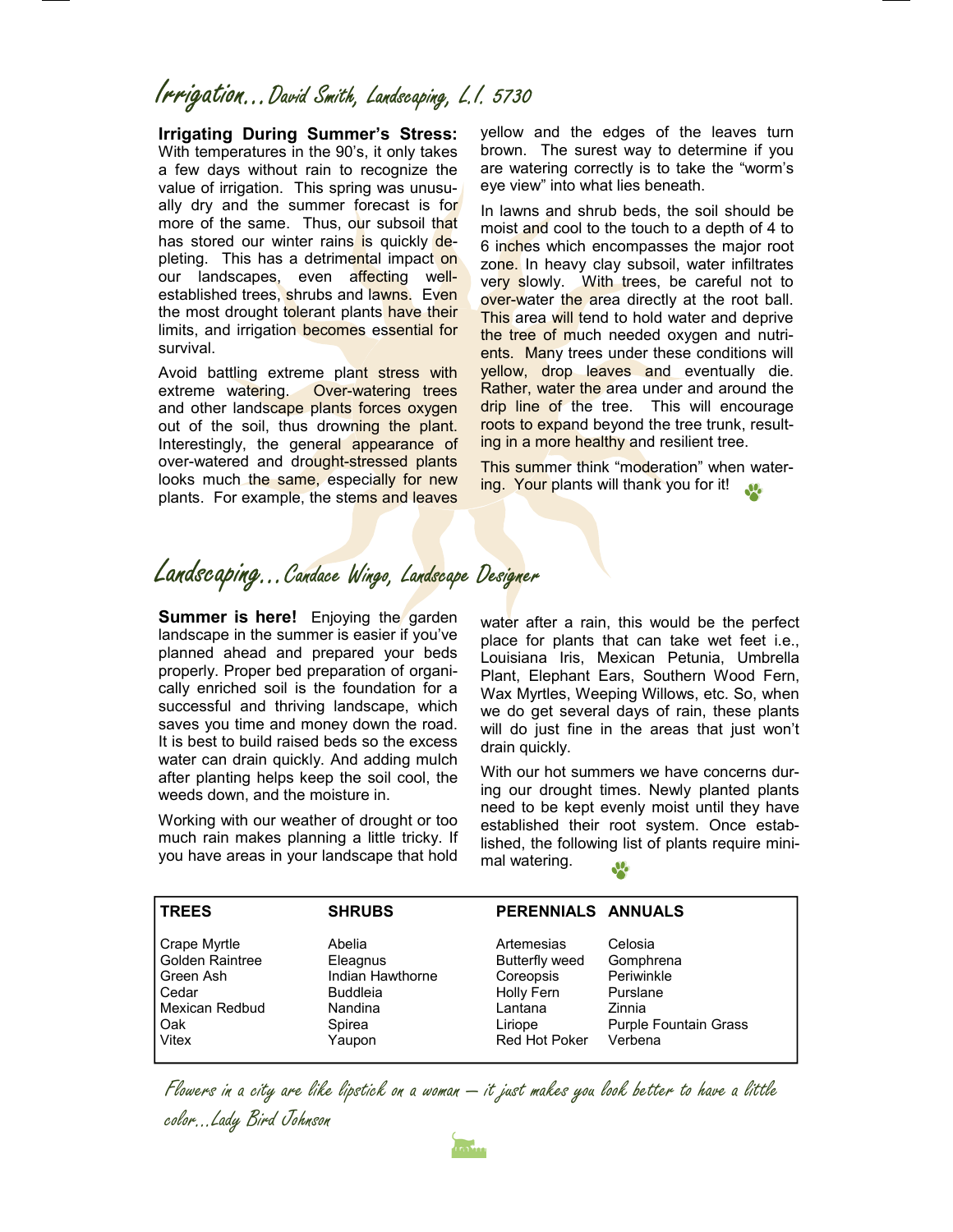Organic News...Sharon Murry, Staff

Grasshoppers, the bug we love to hate, are difficult to control. Grasshoppers lay their eggs on bare soil, so the most important thing to do is to eliminate the bare soil wherever possible. Apply a thick layer of mulch to all areas possible. Nolo Bait TM is a product

**Grasshoppers are cannibalistic by nature** 

that can be applied by hand broadcasting to lawns, flower beds and gardens. It is a biological insecticide that contains

the spore called Nosema locustae that infects the grasshopper. In a period of 3 to 4 weeks, up to 50% of the grasshoppers that have become infected will die. Since grasshoppers are cannibalistic by nature, uninfected grasshoppers will eat the infected ones and they in

turn will die. The females then pass the disease via the egg-laying process. It is not harmful to humans, livestock, birds, crops or water resources. For foliar protection, we use molasses and Diatomaceous Earth. Mix 2 ounces molasses, 4 ounces DE and a couple drops of liquid soap in a gallon of water. For extra potency, add 1 ounce of orange oil or garlic/pepper tea. Spray on your plants in the early morning or late afternoon, never in direct sunlight. However, if it rains, it will be washed off the leaves. Another natural control is birds. Most birds love grasshoppers, so encourage them, including purple martens, to your property with birdhouses and bird feeders.

 **Have a Beautiful Blooming Orchid All Year Long in Your Home or Office!**  Join our new Premium Orchid Exchange Club. Your orchid selection is available from our Premium Private Stock Orchids, and you can exchange your orchid as many times as you like. Initial membership is \$85 plus \$20 monthly on your credit card. For more information or to register, call (936) 870-4111.

# From the Hot House...David Albrecht, Horticulturist

Over the past several weeks we have noticed the algae bloom in the ponds has really picked up and become an eyesore. Unfortunately, there really is no way around it, and it will always be there to at least some degree. One of the best steps one can take is to adhere to the to the old adage of having 60 – 75% of the water surface covered by plant material. This will greatly reduce the amount of sunlight that reach down into the water where the algae resides, and therefore reduce the amount of algae bloom in your pond. The sunnier the location the more important it is to have the surface covered.

Setting water lilies out in your pond is probably the most economical way to accomplish this. A single lily at maturity can easily cover a 4' by 4' area and sometimes more. Of course, the size of your water lily will depend on the size of the pot, the frequency of fertilization, and the amount of sunlight it receives. While there are some lilies, such as 'Perry's Baby Red', that stay rather small, there are plenty to chose from that will attain the 16 square foot stature. One of these is 'Texas Shell Pink' which is also a night bloomer. Something many of us can really appreciate since it opens its flower at dusk and remains open till late the next morning.

With the addition of more lilies to your pond, you should really see a decrease in the amount of algae bloom in your pond, and their flowers are beautiful.

# **Corn and Tomato Salsa**

**Serve on beef, pork or corn chips.** 

1 cup fresh corn kernels (from 2 small ears) or frozen, thawed 1 large tomato, seeded, chopped 2/3 cup chopped red onion 1/2 cup chopped fresh cilantro 2 tablespoons olive oil 1 tablespoon fresh lemon iuice 1/2 teaspoon ground cumin 1/2 to 1 jalapeno chili, seeded, minced 1 avocado, pitted, peeled, chopped Fresh cilantro springs Mix all ingredients together in a large bowl, cover and chill before serving.

A flowers is an educated weed...Luther Burbank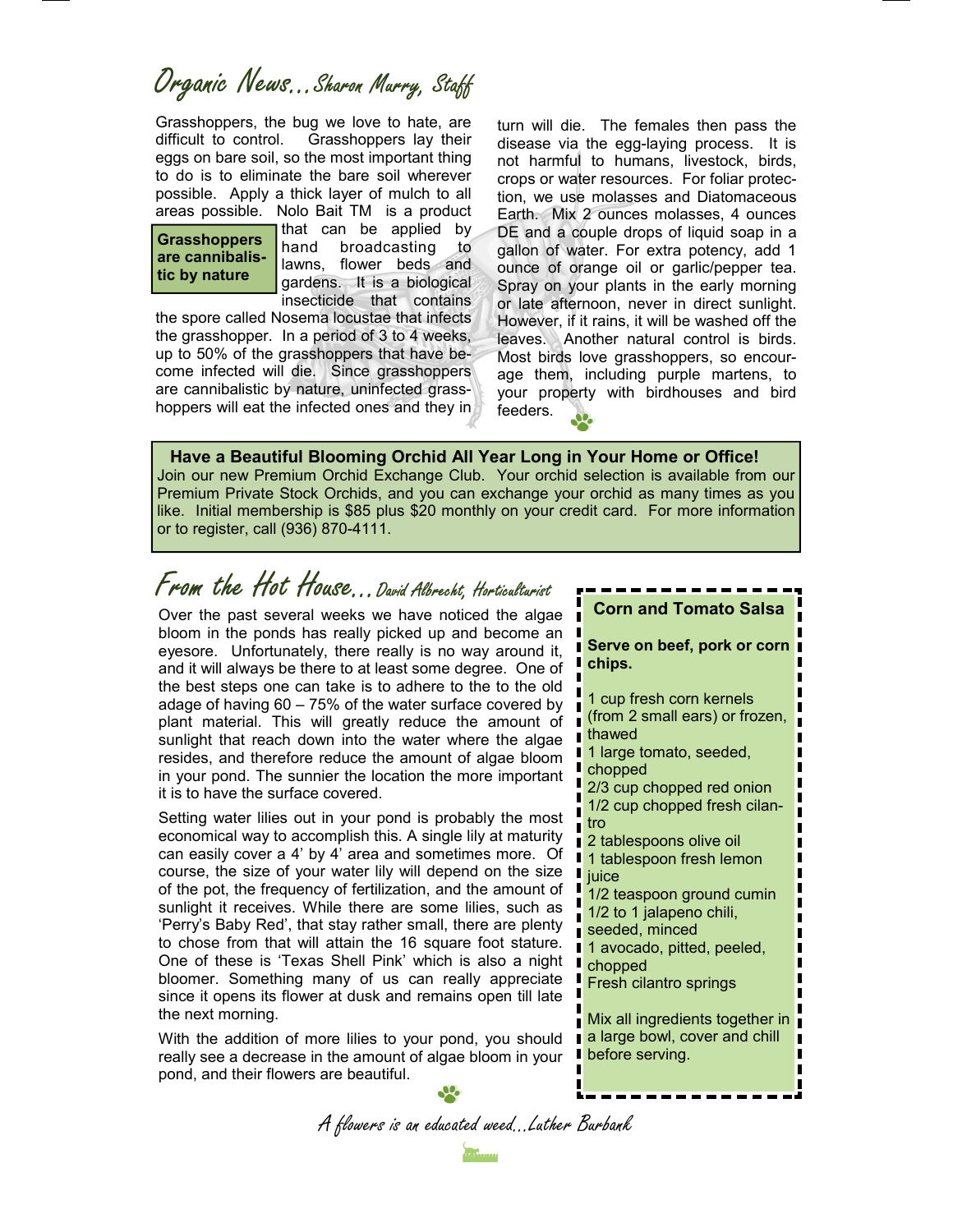

#### **Dear Martha,**

The United States Flag has three colors. Do you know what they are and what they represent?

Martha here...The colors are Red, White and Blue. Red stands for courage, White for truth and Blue for justice.

### **Dear Bloomer,**

The United States Flag has stars and stripes. Do you know how many stripes and what they represent?

There are 13 stripes. Each stripe represents one of the 13 original states

### "**Beds and Breakfast" Seminar is Saturday, July 12th .**

Early seminar: 7:30 am;Lite Breakfast : 9:00 am; Second seminar: 10:00 am. To Register; Call (936) 870-4044 or email us at; registration@MarthasBloomers.com

Join us for breakfast and a "cool" morning seminar as Millie Burrell of Texas A&M Horticultural Dept. guides you through the proper procedures of flowerbed planning and planting. As Ms. Burrell tours you through the landscape at Martha's Bloomers, you will see specimens of plants well adapted for our area.

### **Fruit Salsa**

### **Serve on grilled fish or chicken.**

1 cup chopped peeled pineapple

1 cup chopped peeled

- mango
- 1 cup chopped yellow or red bell pepper
- 2/3 cup chopped peeled kiwi fruit

1/2 cup finely chopped red onion

1/4 cup finely chopped fresh cilantro

1 teaspoon fresh lime juice 1/2 teaspoon minced

- Serrano chili (with seeds)
- **Ground white pepper**
- Combine all ingredients in
- medium bowl. Season with white pepper
- and salt.
- Can be made 3 hours ahead.
- Makes about 4 cups.

# Herb of the Month - Cilantro / Coriander

### **Where has all the cilantro gone?**

That is a question we are often asked as the days grow longer. With summer days getting longer and hotter, cilantro goes into hiding. Although we crave it for salsas made with our own hot peppers and garden ripe tomatoes, it refuses to grow well in Texas heat. Even if growers could get it to grow to a decent size, it would immediately start to bolt and set seeds.

There are a few herbs that will add a bit of the familiar flavor. Papol, a Mexican herb that is attractive in the garden, and has a cilantro-like taste as does another

"Papol, a Mexican herb, has a cilantrolike taste"

herb called Mexican cilantro. They each have very different leaves and are often difficult to find. Therefore our choices are to buy fresh cilantro at the store, or perhaps just slice tomatoes and sprinkle them with basil

and balsamic vinegar. Basil LOVES the heat! Watch for cilantro when the days began to get cooler.

If well managed, nothing is more beautiful than a kitchen-garden...William Cobbett